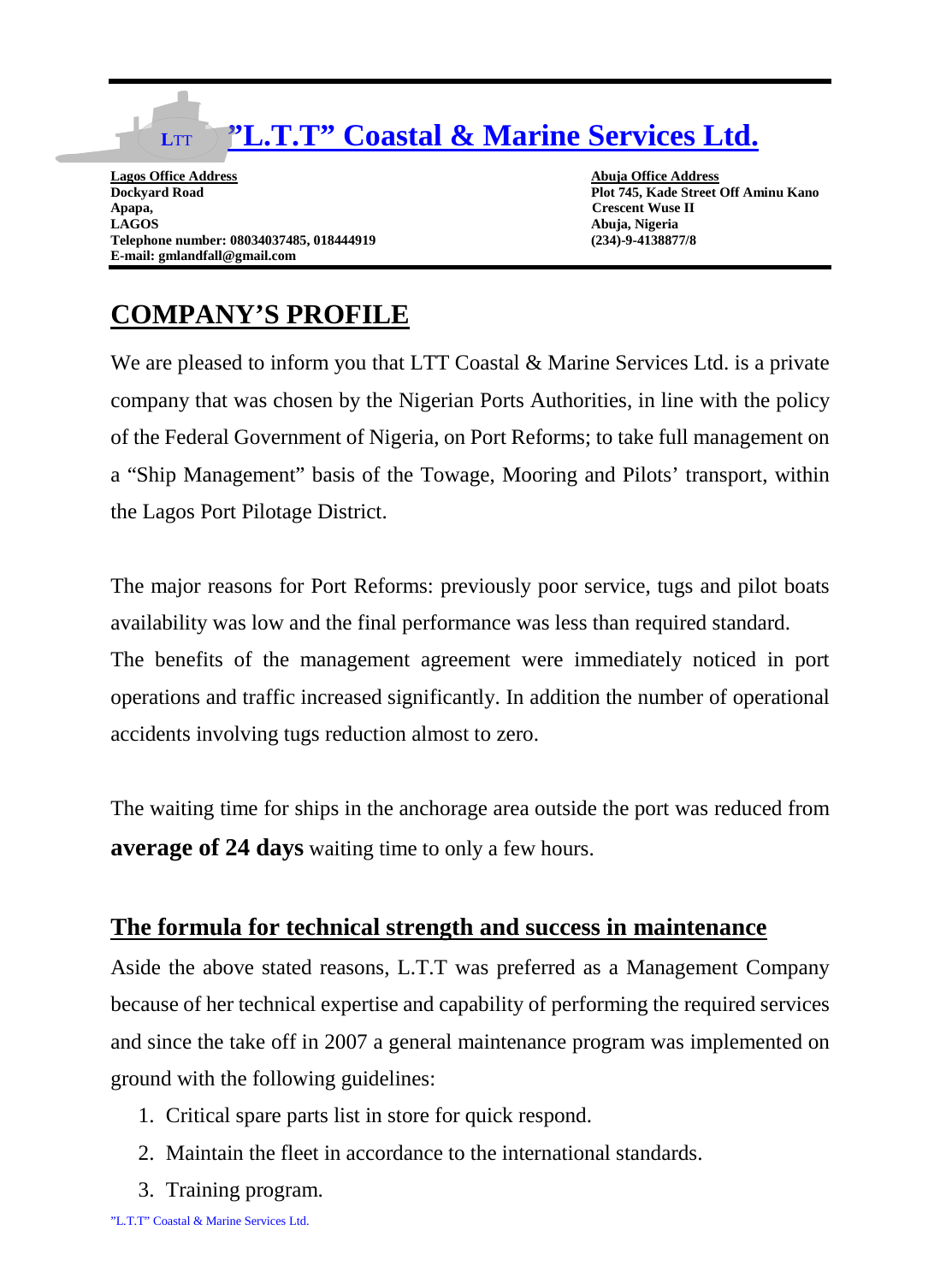- 4. Maintain crew classifications in accordance with the STCW-95.
- 5. Executing a "cadet program" in Ghana and by that to create a new young local well trained masters and chief engineers.
- 6. Maintain Lloyd's class to all vessels that came with class.
- 7. Improvements on board vessels to meet the new IMO and SOLAS requirements.
- 8. Gas station in our premises to provide 24|7 diesel to the fleet, including the latest model of industrial filtering system.

**All mentioned brought the necessary improvement that was needed on ground. The advantage we are performing in Nigeria for the last 10 years is our added value that cannot be competed.** 

LTT has made major capital and human investments to ensure a smooth operation within Lagos ports:

- 1. Fix crew number of crew where assigned to each boat, half on duty and half back home resting.
- 2. Company is assisting crew to maintain all certificates such as: COC, Maritime mandatory's, health fitness, first aid and so on…
- 3. All crew must meet the STCW-95, IMO and SOLAS requirements.
- 4. HR, Safety, engineering, electricity, M.O.C.(marine operation centre) where established to improve the company performance.
- 5. Workers quarterly assessment always executed.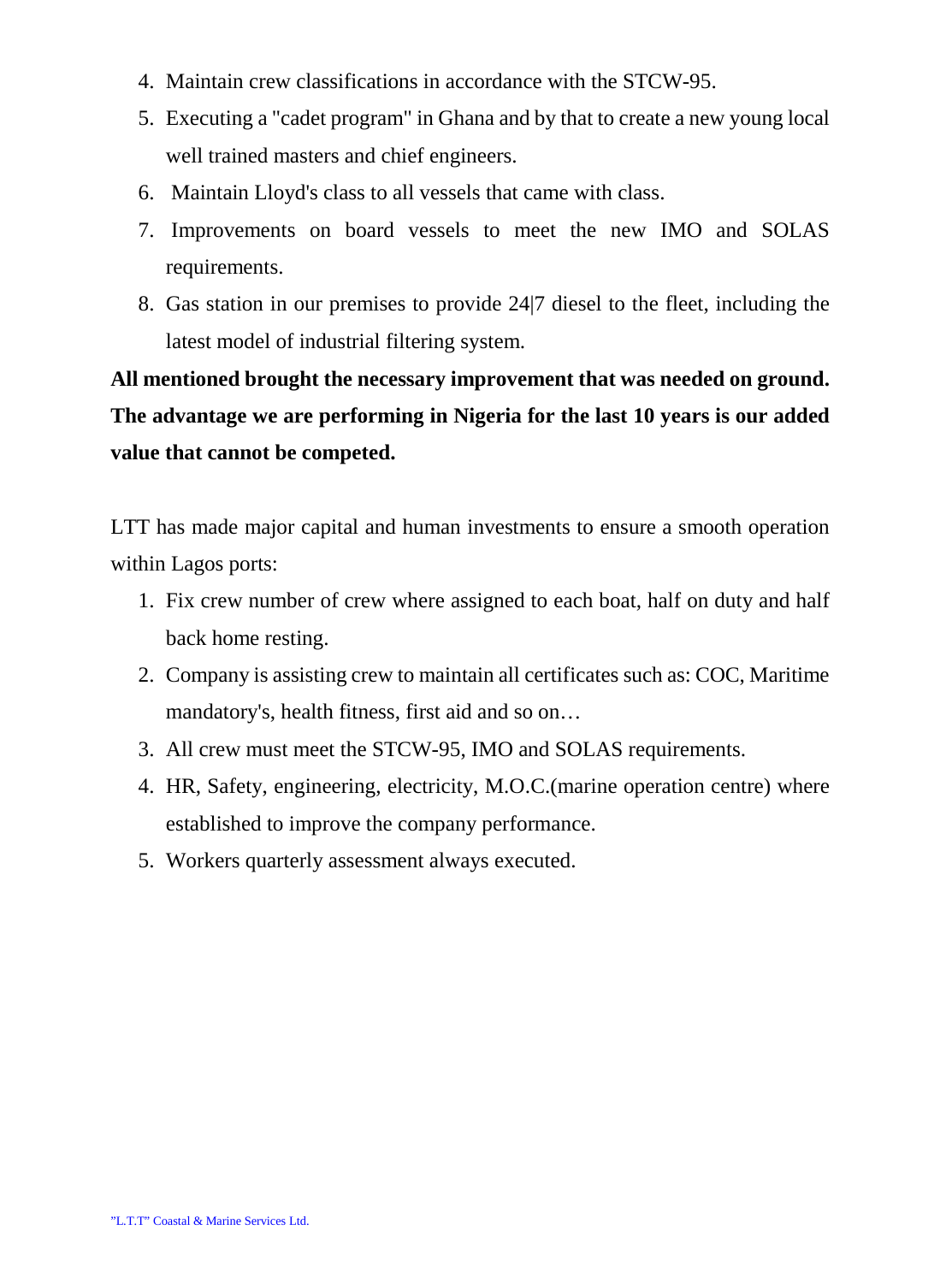## **The fleet under L.T.T Management**

The company manages 8 tug boats which uses Azimuth Stern Drive (ASD), namely:

- (1) MT Emekuku
- (2) MT Asaga
- (3) MT Gusau
- (4) MT Zaranda
- (5) MT Majiya
- (6) MT Uromi
- (7) MT Daura
- (8) MT Ubima

These tug boats are used to carry out functions like berthing  $\langle$  un berthing of ships, and emergency operations in the Ports.

Five Pilot Cutters and Three Mooring Launches are also managed by the company namely:

- (1) Pilot Cutter Lagos 1 (PC Lagos 1)
- (2) Pilot Cutter Lagos 2 (PC Lagos 2)
- (3) Pilot Cutter Lagos 3 (PC Lagos 3)
- (4) Pilot Cutter Lagos 4 (PC Lagos 4)
- (5) Pilot Cutter May 29 (PC May 29)

The Pilot cutters are used for transporting Pilots to and from sea, pilot personnel inside the port.

There are also three Mooring Launches and two speed boats – Horizon II and the Joy (Divers') boat being managed by the company;-

- (1) Mooring Launch Bull (ML Bull)
- (2) Mooring Launch Idemili (ML Idemili)
- (3) Mooring Launch Ogidi (ML Ogidi).

The types of services being rendered covers the day-to-day management of the vessels – crewing, fuelling, repair and periodic dry docking of the vessel in question, Towage operation , Pilot Transport – to and from sea, mooring of sea-ships, Pilot (personnel) Transport – inside the port and the training of personnel.